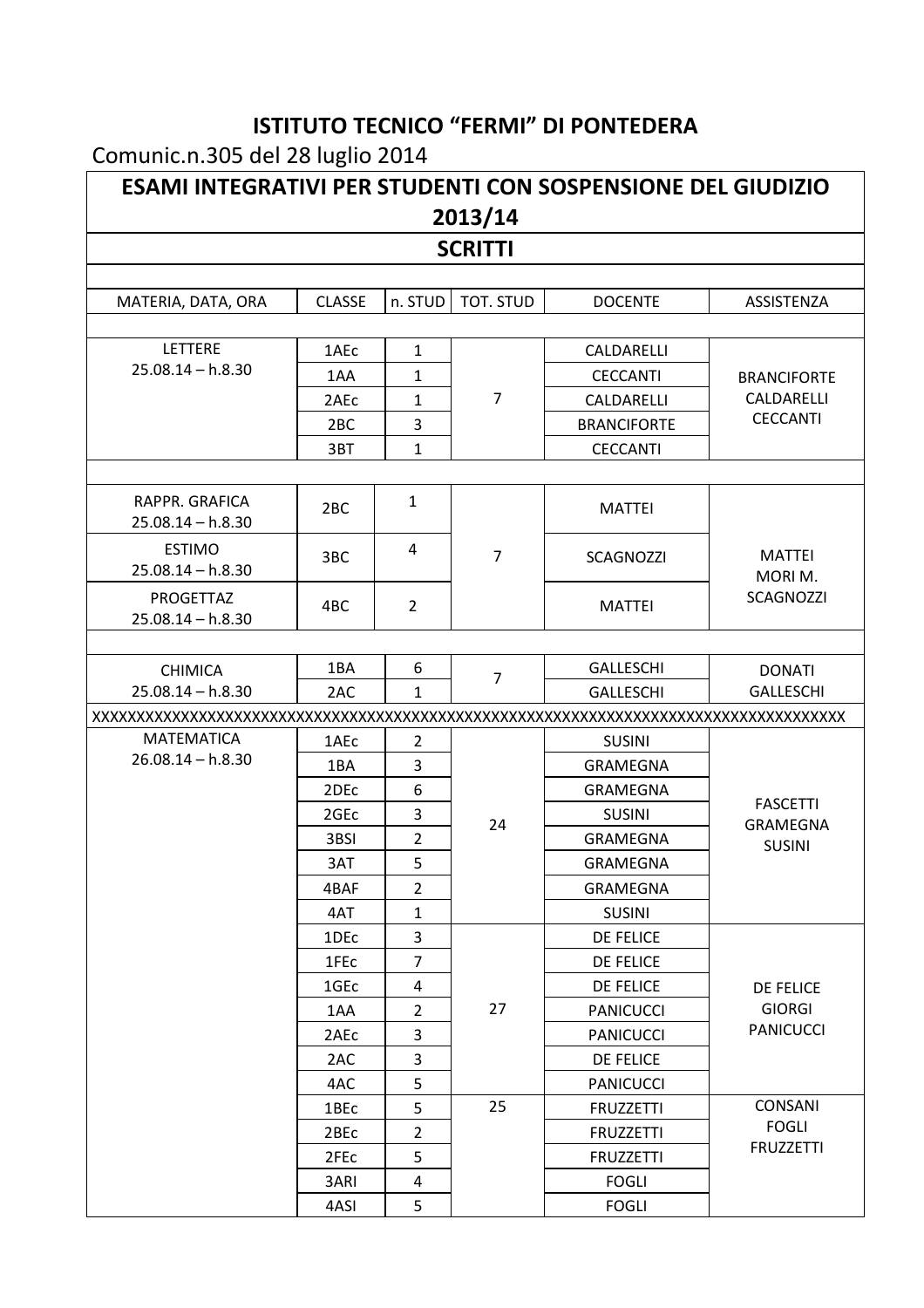|                          | 4ARI             | 4              |    | <b>FOGLI</b>      |                                  |
|--------------------------|------------------|----------------|----|-------------------|----------------------------------|
|                          | 1CE <sub>c</sub> | 1              |    | <b>BIONDI</b>     |                                  |
|                          | 1AC              | 3              |    | VASELLI           |                                  |
|                          | 2 <sub>BC</sub>  | 6              |    | <b>VASELLI</b>    | <b>BIONDI</b>                    |
|                          | 3BAF             | 5              | 26 | <b>BIONDI</b>     | <b>VASELLI</b>                   |
|                          | 3BC              | 5              |    | VASELLI           | <b>BIBBIANI</b>                  |
|                          | 4BSI             | 4              |    | <b>BIONDI</b>     |                                  |
|                          | 4BC              | $\overline{2}$ |    | VASELLI           |                                  |
|                          | 1EE <sub>C</sub> | 5              |    | <b>MARINI</b>     |                                  |
|                          | 2CE <sub>c</sub> | 11             |    | <b>MARINI</b>     | LAPUSATA                         |
|                          | 2EE <sub>C</sub> | $\overline{2}$ | 26 | <b>MARINI</b>     | <b>MARINI</b>                    |
|                          | 3AAF             | 4              |    | <b>MARINI</b>     | <b>PAVONE</b>                    |
|                          | 4AAF             | 4              |    | <b>MARINI</b>     |                                  |
|                          |                  |                |    |                   |                                  |
| EC.AZIENDALE             | 1EE <sub>C</sub> | 1              |    | <b>PAMPALONI</b>  |                                  |
| DISC.TUR. AZIEND         | 1FE <sub>c</sub> | 8              |    | <b>LUPETTI</b>    |                                  |
| $27.08.14 - h.8.30$      | 2GEc             | 3              |    | <b>PAMPALONI</b>  | <b>LUPETTI</b>                   |
|                          | 3AT              | 8              | 24 | <b>LUPETTI</b>    | MAZZANTINI M.                    |
|                          | 3BT              | 1              |    | MAZZANTINI M.     | <b>PAMPALONI</b>                 |
|                          | 4ASI             | $\overline{2}$ |    | PAMPALONI         |                                  |
|                          | 4AT              | 1              |    | MAZZANTINI M.     |                                  |
|                          | 1GE <sub>c</sub> | 8              |    | <b>BARTOLI</b>    |                                  |
|                          | 2DEc             | $\overline{2}$ |    | <b>BRACCINI</b>   |                                  |
|                          | 3ARI             | 3              |    | <b>BARTOLI</b>    | <b>BARTOLI</b>                   |
|                          | 4AAF             | 4              | 25 | <b>BRACCINI</b>   | <b>BRACCINI</b><br>MARIANELLI    |
|                          | 4BSI             | 6              |    | <b>BARTOLI</b>    |                                  |
|                          | 4ARI             | $\overline{2}$ |    | <b>MARIANELLI</b> |                                  |
|                          | 2AEc             | 1              |    | SABA              |                                  |
|                          | 2FEc             | 1              |    | <b>MAZZONCINI</b> | <b>LUPETTI</b>                   |
|                          | 3AAF             | 3              | 26 | SABA              | <b>MAZZONCINI</b>                |
|                          | 3BSI             | 9              |    | SABA              | SABA                             |
|                          | 4BAF             | 12             |    | <b>LUPETTI</b>    |                                  |
|                          |                  |                |    |                   |                                  |
| <b>INGLESE</b>           | 1AEc             | $\mathbf{1}$   |    | <b>NOVI</b>       |                                  |
| 28.08.14 - h.10.00-11.00 | 1BEc             | $\overline{2}$ |    | <b>APRILE</b>     |                                  |
|                          | 1DEc             | $\mathbf{1}$   |    | <b>NOVI</b>       |                                  |
|                          | 1EEc             | $\mathbf{1}$   |    | <b>ESPOSITO</b>   | APRILE                           |
|                          | 1GEc             | 3              |    | <b>APRILE</b>     | <b>ESPOSITO</b>                  |
|                          | 1AA              | $\mathbf{1}$   | 16 | <b>INTRIVICI</b>  | <b>INTRIVICI</b>                 |
|                          | 1BA              | $\mathbf{1}$   |    | ZACCONE           | <b>NOVI</b><br><b>TOCCAFONDO</b> |
|                          | 1AC              | $\mathbf{1}$   |    | <b>TOCCAFONDO</b> | ZACCONE                          |
|                          | 2CE <sub>c</sub> | $\mathbf{1}$   |    | <b>TOCCAFONDO</b> |                                  |
|                          | 2AC              | $\mathbf{1}$   |    | ZACCONE           |                                  |
|                          | 2BC              | 3              |    | ZACCONE           |                                  |
|                          | 3AAF             | $\mathbf{1}$   | 12 | <b>ROTTA</b>      | <b>CAPPELLI</b>                  |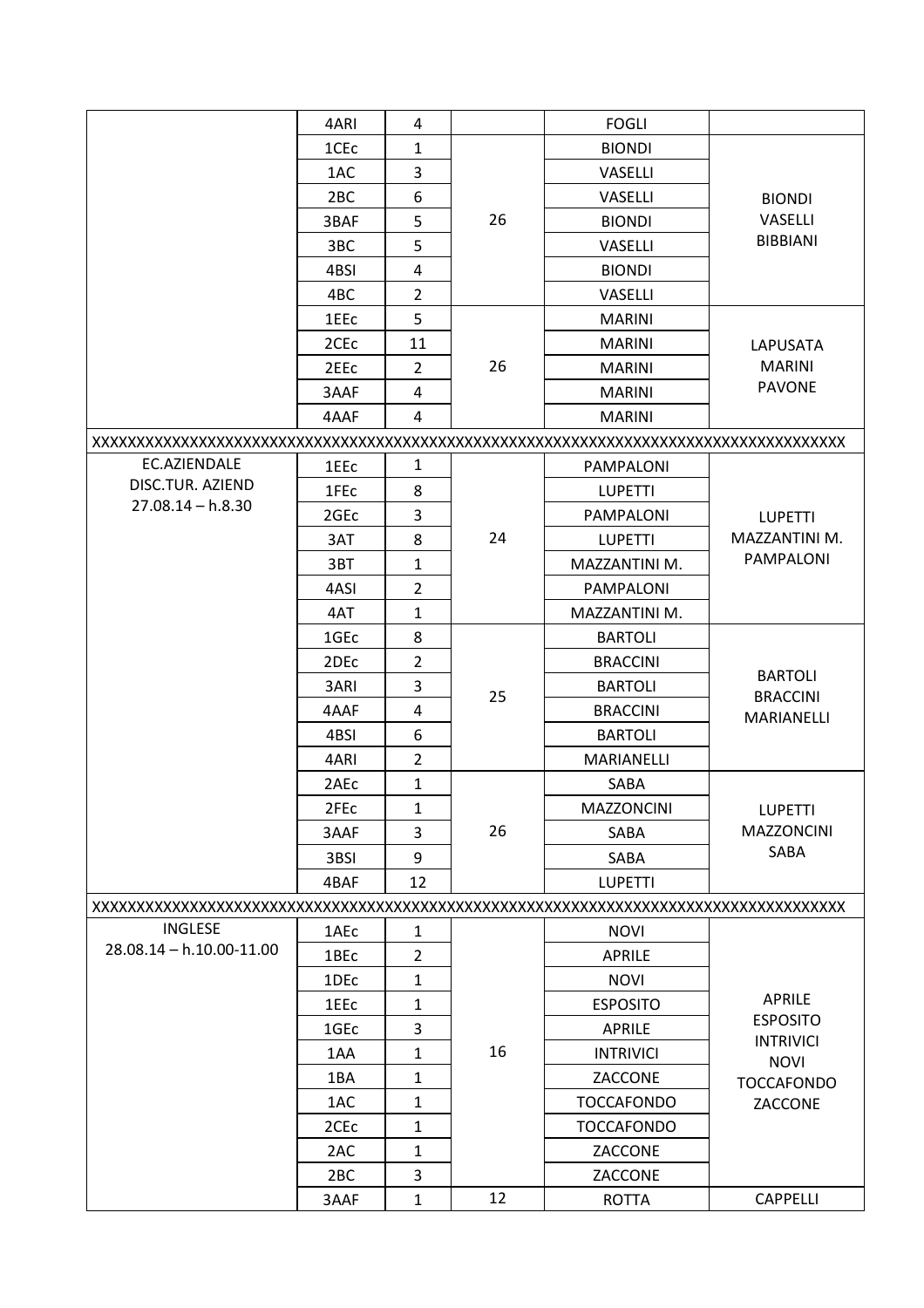|                              | 3AT              | 4              |    | MORI L.            | <b>ESPOSITO</b>                               |
|------------------------------|------------------|----------------|----|--------------------|-----------------------------------------------|
|                              | 3BT              | $\overline{2}$ |    | MORI L.            | MORI L.                                       |
|                              | 3BC              | $\mathbf{1}$   |    | <b>TOCCAFONDO</b>  | <b>ROTTA</b>                                  |
|                              | 4AAF             | $\overline{2}$ |    | <b>ROTTA</b>       | <b>TOCCAFONDO</b>                             |
|                              | 4BAF             | $\mathbf{1}$   |    | <b>ESPOSITO</b>    |                                               |
|                              | 4AT              | $\mathbf{1}$   |    | MORIL.             |                                               |
|                              |                  |                |    |                    |                                               |
| <b>FRANCESE</b>              | 1AEc             | $\overline{2}$ |    | <b>TOSI</b>        |                                               |
| $28.08.14 - h.8.30 - 9.30$   | 1CEC             | $\mathbf{1}$   |    | SALVADORI          |                                               |
|                              | 1GEc             | $\mathbf{1}$   |    | <b>TOSI</b>        | SALVADORI                                     |
|                              | 2AE <sub>c</sub> | $\overline{2}$ | 12 | <b>TOSI</b>        | SAVIOZZI<br><b>TOSI</b>                       |
|                              | 2CE <sub>c</sub> | 5              |    | SALVADORI          |                                               |
|                              | 2EE <sub>C</sub> | $\mathbf{1}$   |    | <b>SALVADORI</b>   |                                               |
|                              | 3AAF             | 3              |    | <b>TARDY</b>       |                                               |
|                              | 3ARI             | $\overline{2}$ |    | <b>MARTELLI</b>    |                                               |
|                              | 3BT              | 4              |    | SALVADORI          | <b>MARTELLI</b>                               |
|                              | 4AAF             | $\overline{2}$ | 16 | SALVADORI          | SALVADORI<br><b>TARDY</b>                     |
|                              | 4BAF             | $\overline{2}$ |    | <b>MARTELLI</b>    |                                               |
|                              | 4AT              | 3              |    | SALVADORI          |                                               |
|                              |                  |                |    |                    |                                               |
| SPAGNOLO                     | 1DEc             | $\mathbf{1}$   |    | <b>BURRASCANO</b>  |                                               |
| $28.08.14 - h.10.00 - 11.00$ | 1FE <sub>c</sub> | $\mathbf{1}$   |    | <b>BURRASCANO</b>  |                                               |
|                              | 2FEc             | $\mathbf{1}$   | 8  | <b>MARRON</b>      | <b>BURRASCANO</b><br><b>MARRON</b>            |
|                              | 3BT              | $\overline{2}$ |    | <b>MARRON</b>      |                                               |
|                              | 4ARI             | $\mathbf{1}$   |    | <b>MARRON</b>      |                                               |
|                              | 4AT              | $\overline{2}$ |    | <b>MARRON</b>      |                                               |
|                              |                  |                |    |                    |                                               |
| <b>INFORMATICA</b>           | 1DE <sub>c</sub> | $\mathbf{1}$   |    | <b>FERRARA</b>     |                                               |
| $29.08.14 - h.8.30$          | 2AEc             | 4              |    | <b>FASULO</b>      | <b>FASULO</b><br>FERRARA<br><b>LUPPICHINI</b> |
|                              | 2CE <sub>c</sub> | $\mathbf{1}$   |    | <b>LUPPICHINI</b>  |                                               |
|                              | 2DEc             | $\overline{2}$ | 25 | <b>LUPPICHINI</b>  |                                               |
|                              | 3BSI             | 8              |    | <b>LUPPICHINI</b>  |                                               |
|                              | 4ASI             | $\mathbf{1}$   |    | <b>LUPPICHINI</b>  |                                               |
|                              | 4BSI             | 8              |    | <b>FASULO</b>      |                                               |
|                              |                  |                |    |                    |                                               |
| <b>FISICA</b>                | 1DEc             | $\overline{2}$ |    | <b>BERNI</b>       | <b>BERNI</b>                                  |
| $29.08.14 - h.8.30$          | 1EEc             | $\mathbf{1}$   | 4  | <b>BERNI</b>       | <b>FRANCHINI</b>                              |
|                              | 1BA              | $\mathbf{1}$   |    | <b>BERNI</b>       |                                               |
|                              |                  |                |    |                    |                                               |
| <b>FISICA</b>                | 2AC              | $\overline{2}$ |    | MARIOTTI P.        | <b>FRANCHINI</b>                              |
| $29.08.14 - h.9.30$          | 2 <sub>BC</sub>  | 6              | 8  | <b>MARIOTTI P.</b> | MARIOTTI P.                                   |
|                              |                  |                |    |                    |                                               |
|                              | 3BC              | $\mathbf{1}$   |    | PERRETTI           |                                               |
| <b>TOPOGRAFIA</b>            | 4AC              | 4              | 10 | PERRETTI           | DI PALMA                                      |
| $29.08.14 - h.8.30$          | 4BC              | 5              |    | DI PALMA           | PERRETTI                                      |
|                              |                  |                |    |                    |                                               |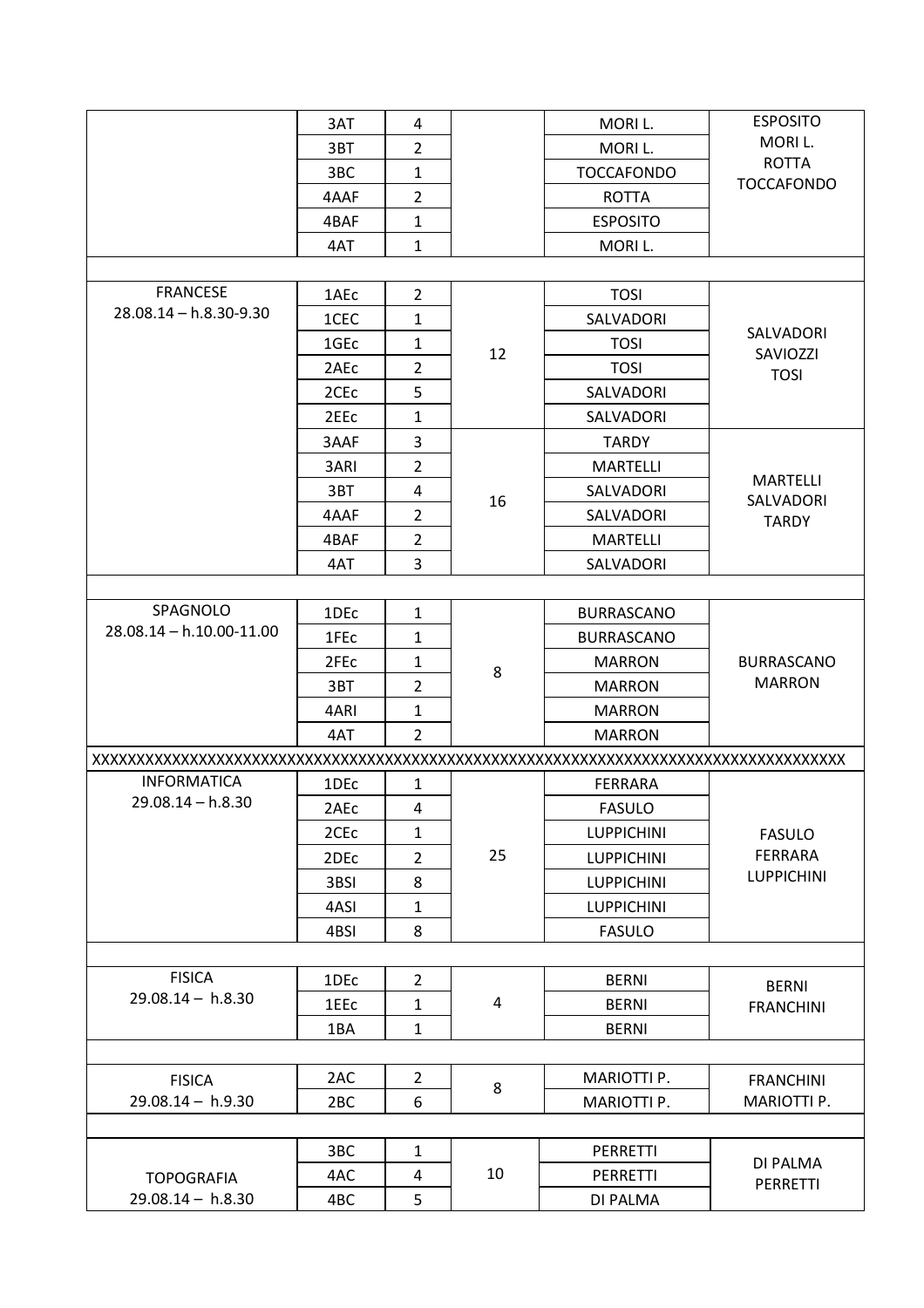| <b>ORALI</b>                           |                  |                |                    |                      |  |
|----------------------------------------|------------------|----------------|--------------------|----------------------|--|
| <b>MATERIA E DATA</b>                  | <b>CLASSE</b>    | n. STUD        | <b>DOCENTE</b>     | ASSISTENZA           |  |
|                                        |                  |                |                    |                      |  |
| <b>STORIA</b>                          | 1AEc             | $\overline{2}$ | <b>DONATI</b>      | <b>BUSELLI</b>       |  |
| $25.08.14 - h.14.30$                   | 1GE <sub>c</sub> | $\overline{2}$ | <b>FEDELI</b>      | <b>BUSELLI</b>       |  |
|                                        | 1AA              | $\mathbf{1}$   | <b>CECCANTI</b>    | <b>MORI MAURIZIO</b> |  |
|                                        | 2CE <sub>c</sub> | $\overline{2}$ | <b>DONATI</b>      | <b>GALLESCHI</b>     |  |
|                                        | 3BSI             | 3              | <b>FEDELI</b>      | <b>MORINI</b>        |  |
|                                        | 4BAF             | 3              | <b>MENCONI</b>     | <b>BERNARDINI</b>    |  |
|                                        | 4BSI             | $\mathbf{1}$   | <b>FEDELI</b>      | <b>MORINI</b>        |  |
|                                        |                  |                |                    |                      |  |
| <b>LETTERE</b>                         | 1AEc             | $\mathbf{1}$   | CALDARELLI         | <b>BUSELLI</b>       |  |
| $25.08.14 - h.14.30$                   | 1AA              | $\mathbf{1}$   | <b>CECCANTI</b>    | <b>MORI MAURIZIO</b> |  |
|                                        | 2AE <sub>C</sub> | $\mathbf{1}$   | CALDARELLI         | <b>BUSELLI</b>       |  |
|                                        | 2 <sub>BC</sub>  | 3              | <b>BRANCIFORTE</b> | <b>MATTEI</b>        |  |
|                                        | 3BT              | $\mathbf{1}$   | <b>CECCANTI</b>    | <b>REALDINI</b>      |  |
|                                        |                  |                |                    |                      |  |
| <b>CHIMICA</b>                         | 1BA              | 6              | <b>GALLESCHI</b>   | <b>MORI MAURIZIO</b> |  |
| $25.08.14 - h.14.30$                   | 2AC              | $\mathbf{1}$   | <b>GALLESCHI</b>   | <b>MORI MAURIZIO</b> |  |
|                                        |                  |                |                    |                      |  |
| RAPPR. GRAFICA<br>$25.08.14 - h.14.30$ | 2 <sub>BC</sub>  | $\mathbf{1}$   | <b>MATTEI</b>      | <b>BRANCIFORTE</b>   |  |
|                                        |                  |                |                    |                      |  |
| <b>ESTIMO</b><br>$25.08.14 - h.14.30$  | 3BC              | 4              | <b>SCAGNOZZI</b>   | <b>GENNAI</b>        |  |
|                                        |                  |                |                    |                      |  |
| PROGETTAZ<br>$25.08.14 - h.14.30$      | 4BC              | 2              | <b>MATTEI</b>      | <b>REALDINI</b>      |  |
|                                        |                  |                |                    |                      |  |
| <b>MATEMATICA</b>                      | 1AEc             | $\overline{2}$ | <b>SUSINI</b>      | MAZZANTINI STEFANO   |  |
| $26.08.14 - h.14.30$                   | 1BEc             | 5              | <b>FRUZZETTI</b>   | LAZZARI              |  |
|                                        | 1CE <sub>c</sub> | $\mathbf{1}$   | <b>BIONDI</b>      | <b>BUSELLI</b>       |  |
|                                        | 1AA              | $\overline{2}$ | <b>PANICUCCI</b>   | <b>BIBBIANI</b>      |  |
|                                        | 2AEc             | 3              | <b>PANICUCCI</b>   | <b>BUSELLI</b>       |  |
|                                        | 2BEc             | $\overline{2}$ | <b>FRUZZETTI</b>   | <b>BUSELLI</b>       |  |
|                                        | 2FEc             | 5              | <b>FRUZZETTI</b>   | <b>DINI</b>          |  |
|                                        | 2GE <sub>c</sub> | 3              | <b>SUSINI</b>      | <b>FASCETTI</b>      |  |
|                                        | 3BAF             | 5              | <b>BIONDI</b>      | MAZZANTINI STEFANO   |  |
|                                        | 3ARI             | 4              | <b>FOGLI</b>       | <b>ROSSI</b>         |  |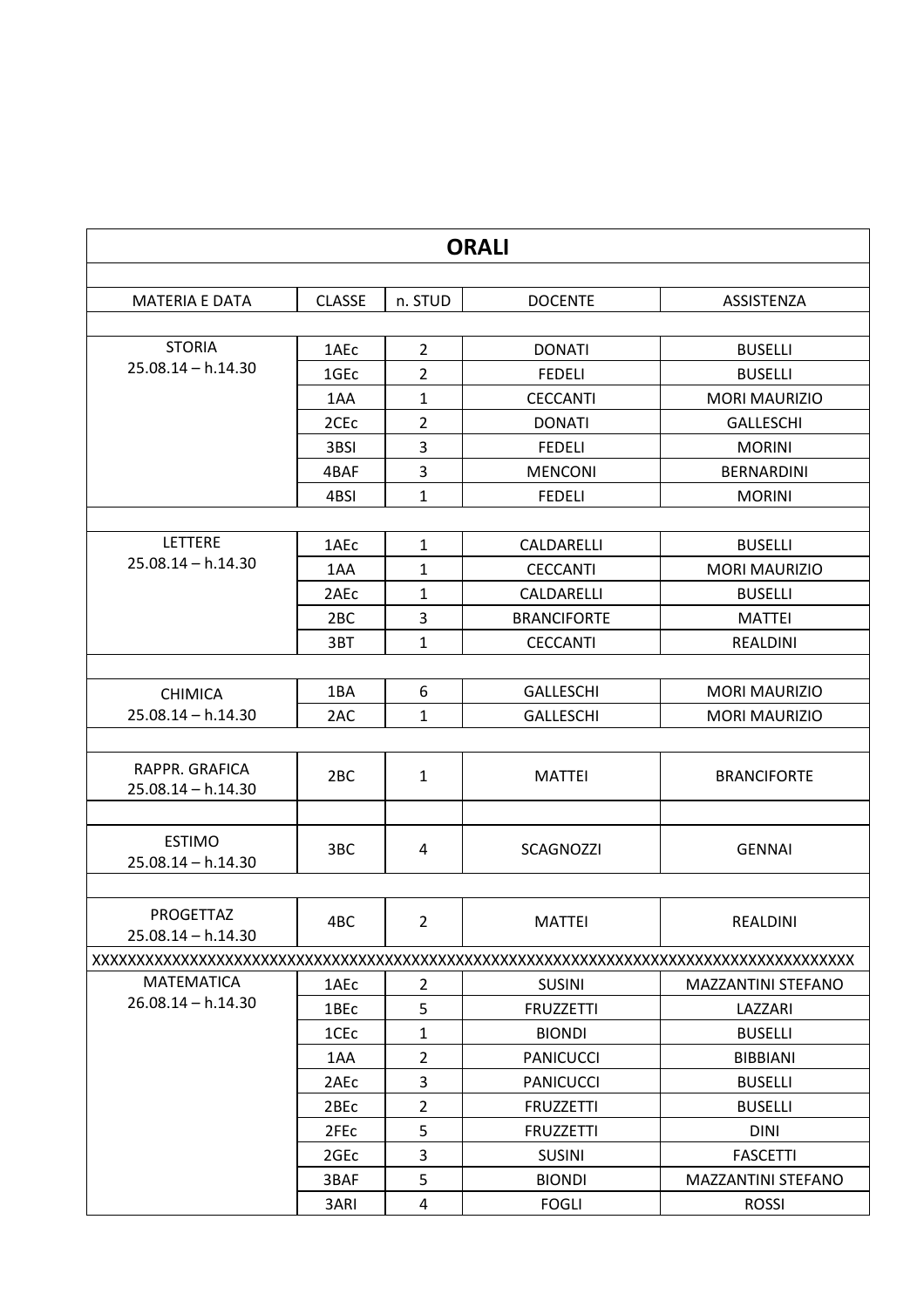|                            | 4ASI             | 5              | <b>FOGLI</b>               | MAZZEI                  |  |  |  |
|----------------------------|------------------|----------------|----------------------------|-------------------------|--|--|--|
|                            | 4BSI             | 4              | <b>BIONDI</b>              | <b>DINI</b>             |  |  |  |
|                            | 4ARI             | 4              | <b>FOGLI</b>               | <b>CHIERICI</b>         |  |  |  |
|                            | 4AT              | $\mathbf{1}$   | <b>SUSINI</b>              | <b>CHIERICI</b>         |  |  |  |
|                            | 4AC              | 5              | <b>PANICUCCI</b>           | <b>LUISI</b>            |  |  |  |
|                            |                  |                |                            |                         |  |  |  |
| <b>MATEMATICA</b>          | 1DE <sub>c</sub> | 3              | DE FELICE                  | LAZZARI                 |  |  |  |
| $27.08.14 - h.8.30$        | 1AC              | 3              | <b>VASELLI</b>             | <b>MARIOTTI R.</b>      |  |  |  |
|                            | 1BA              | $\overline{3}$ | <b>GRAMEGNA</b>            | <b>VANNI</b>            |  |  |  |
|                            | 2CE <sub>c</sub> | 11             | <b>MARINI</b>              | <b>CONSANI</b>          |  |  |  |
|                            | 2DE <sub>c</sub> | 6              | <b>GRAMEGNA</b>            | <b>VANNI</b>            |  |  |  |
|                            | 2EE <sub>C</sub> | $\overline{2}$ | <b>MARINI</b>              | <b>VANNI</b>            |  |  |  |
|                            | 2AC              | 3              | DE FELICE                  | MARIOTTI R.             |  |  |  |
|                            | 2 <sub>BC</sub>  | 6              | VASELLI                    | <b>TOGNETTI</b>         |  |  |  |
|                            |                  |                |                            |                         |  |  |  |
| <b>MATEMATICA</b>          | 1EEc             | 5              | <b>MARINI</b>              | <b>CHIERICI</b>         |  |  |  |
| $27.08.14 - h.14.30$       | 1FE <sub>c</sub> | $\overline{7}$ | <b>DE FELICE</b>           | <b>PAVONE</b>           |  |  |  |
|                            | 1GE <sub>c</sub> | 4              | <b>DE FELICE</b>           | <b>REALDINI</b>         |  |  |  |
|                            | 3AAF             | 4              | <b>MARINI</b>              | <b>MAZZEI</b>           |  |  |  |
|                            | 3BSI             | $\overline{2}$ | <b>GRAMEGNA</b>            | <b>FIORENTINI MARCO</b> |  |  |  |
|                            | 3AT              | 5              | <b>GRAMEGNA</b>            | SALVINI                 |  |  |  |
|                            | 3BC              | 5              | VASELLI                    | <b>NESI</b>             |  |  |  |
|                            | 4AAF             | 4              | <b>MARINI</b>              | <b>BRACCINI</b>         |  |  |  |
|                            | 4BAF             | $\overline{2}$ | <b>GRAMEGNA</b>            | <b>BARSOTTI</b>         |  |  |  |
|                            | 4BC              | $\overline{2}$ | VASELLI                    | <b>REALDINI</b>         |  |  |  |
|                            |                  |                |                            |                         |  |  |  |
| EC.AZIENDALE               | 1EEc             | $\mathbf{1}$   | <b>PAMPALONI</b>           | <b>CHIERICI</b>         |  |  |  |
| $27.08.14 - h.14.30$       | 2AEc             | $\mathbf{1}$   | SABA                       | <b>FONTANA</b>          |  |  |  |
|                            | 2DEc             | $\overline{2}$ | <b>BRACCINI</b>            | <b>PAVONE</b>           |  |  |  |
|                            | 2FE <sub>c</sub> | $\mathbf{1}$   | <b>MAZZONCINI</b>          | <b>PACINI</b>           |  |  |  |
|                            | 2GE <sub>c</sub> | 3              | PAMPALONI                  | <b>PACINI</b>           |  |  |  |
|                            | 3AAF             | 3              | SABA                       | <b>FONTANA</b>          |  |  |  |
|                            | 3BSI             | 9              | SABA                       | <b>FIORENTINI MARCO</b> |  |  |  |
|                            | 4AAF             | 4              | <b>BRACCINI</b>            | <b>BARSOTTI</b>         |  |  |  |
|                            | 4ASI             | $\overline{2}$ | <b>PAMPALONI</b>           | <b>MAZZEI</b>           |  |  |  |
|                            | 4ARI             | $\overline{2}$ | MARIANELLI                 | <b>IMPERADORE</b>       |  |  |  |
|                            |                  |                |                            |                         |  |  |  |
| DISC.TUR. AZIEND           | 3BT              | $\mathbf{1}$   | <b>MAZZANTINI MAURIZIO</b> | <b>CHIERICI</b>         |  |  |  |
| $27.08.14 - h.14.30$       | 4AT              | $\mathbf{1}$   | <b>MAZZANTINI MAURIZIO</b> | <b>CHIERICI</b>         |  |  |  |
|                            |                  |                |                            |                         |  |  |  |
| <b>SC.TERRA E BIOLOGIA</b> |                  |                |                            |                         |  |  |  |
| $27.08.14 - h.14.30$       | 2FEc             | $\mathbf{1}$   | <b>MEUCCI</b>              | <b>GIORGI</b>           |  |  |  |
|                            |                  |                |                            |                         |  |  |  |
| EC.AZIENDALE               | 1FEc             | 8              | <b>LUPETTI</b>             | <b>CAPPELLI</b>         |  |  |  |
| $28.08.14 - h.8.30$        | 1GEc             | 8              | <b>BARTOLI</b>             | <b>FEDELI</b>           |  |  |  |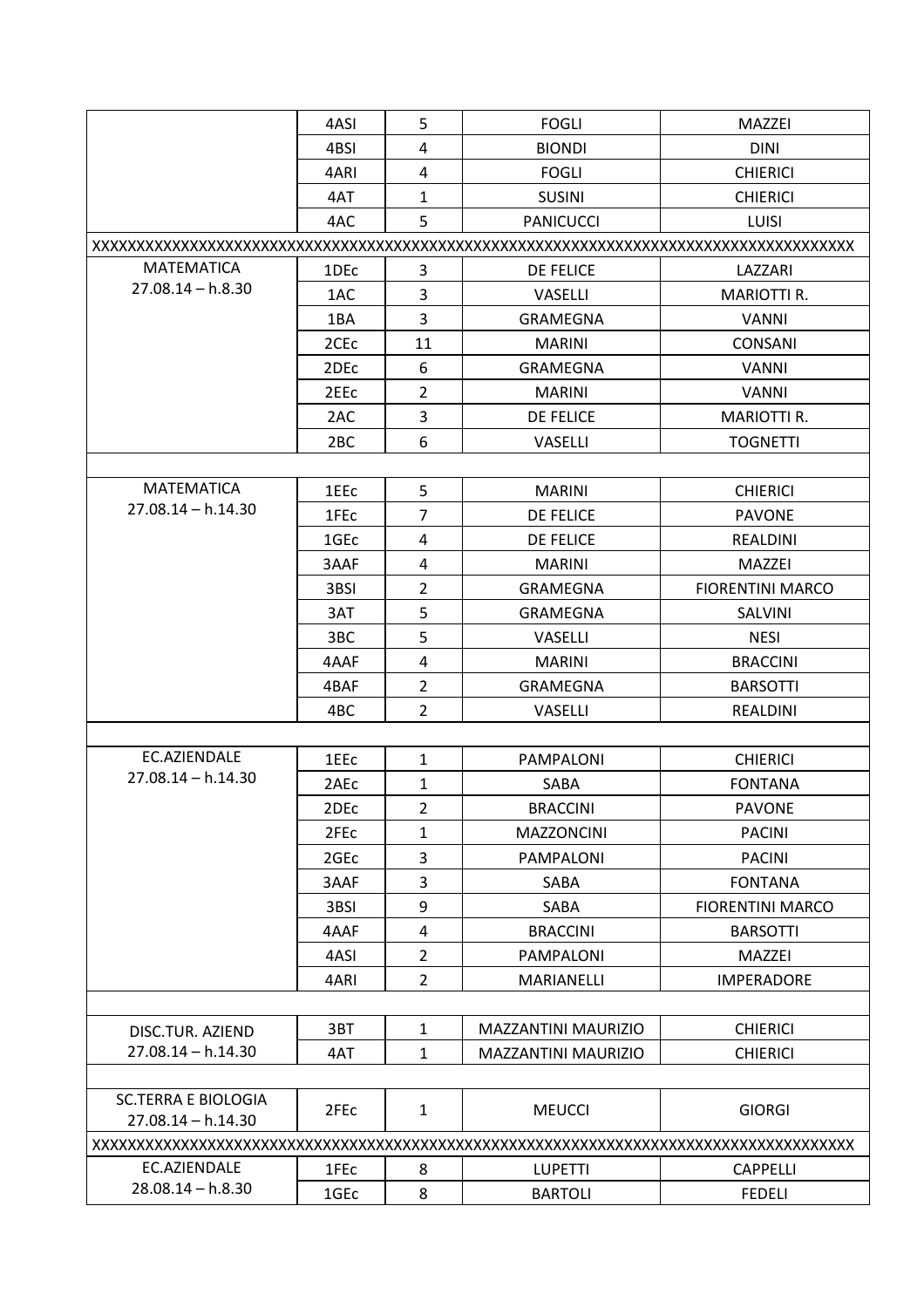| DISC.TUR. AZIEND<br>$28.08.14 - h.8.30$ | 3AT              | 8              | <b>LUPETTI</b>    | SALVINI            |
|-----------------------------------------|------------------|----------------|-------------------|--------------------|
|                                         | 3ARI             | $\overline{3}$ | <b>BARTOLI</b>    | <b>MARTELLI</b>    |
| EC.AZIENDALE                            | 4BAF             | 12             | <b>LUPETTI</b>    | <b>ESPOSITO</b>    |
| $28.08.14 - h.14.30$                    | 4BSI             | 6              | <b>BARTOLI</b>    | <b>MORINI</b>      |
|                                         |                  |                |                   |                    |
| <b>INGLESE</b>                          | 1AEc             | $\mathbf{1}$   | <b>NOVI</b>       | <b>DINI</b>        |
| $28.08.14 - h.14.30$                    | 1BEc             | $\overline{2}$ | <b>APRILE</b>     | <b>FANTIN</b>      |
|                                         | 1DEc             | $\mathbf{1}$   | <b>NOVI</b>       | <b>GUIGGI</b>      |
|                                         | 1EEc             | $\mathbf{1}$   | <b>ESPOSITO</b>   | <b>FANTIN</b>      |
|                                         | 1GE <sub>c</sub> | 3              | <b>APRILE</b>     | <b>TOSI</b>        |
|                                         | 1AA              | $\mathbf{1}$   | <b>INTRIVICI</b>  | <b>RIBECHINI</b>   |
|                                         | 1BA              | $\mathbf{1}$   | ZACCONE           | <b>VANNI</b>       |
|                                         | 1AC              | $\mathbf{1}$   | <b>TOCCAFONDO</b> | <b>RIBECHINI</b>   |
|                                         | 2CE <sub>c</sub> | $\mathbf{1}$   | <b>TOCCAFONDO</b> | <b>VANNI</b>       |
|                                         | 2AC              | $\mathbf{1}$   | ZACCONE           | <b>VANNI</b>       |
|                                         | 2 <sub>BC</sub>  | 3              | ZACCONE           | <b>VANNI</b>       |
|                                         | 3AAF             | $\mathbf{1}$   | <b>ROTTA</b>      | <b>TARDY</b>       |
|                                         | 3AT              | $\overline{4}$ | MORI L.           | <b>BURRASCANO</b>  |
|                                         | 3BT              | $\overline{2}$ | MORI L.           | <b>FANTIN</b>      |
|                                         | 3BC              | $\mathbf{1}$   | <b>TOCCAFONDO</b> | <b>GHELLI</b>      |
|                                         | 4AAF             | $\overline{2}$ | <b>ROTTA</b>      | <b>GUIGGI</b>      |
|                                         | 4BAF             | $\mathbf{1}$   | <b>ESPOSITO</b>   | <b>MARTELLI</b>    |
|                                         | 4AT              | $\mathbf{1}$   | MORI L.           | <b>MARRON</b>      |
|                                         |                  |                |                   |                    |
| <b>FRANCESE</b>                         | 1AEc             | $\overline{2}$ | <b>TOSI</b>       | <b>NOVI</b>        |
| $28.08.14 - h.14.30$                    | 1CEC             | $\mathbf 1$    | SALVADORI         | <b>VANNI</b>       |
|                                         | 1GE <sub>c</sub> | $\mathbf{1}$   | <b>TOSI</b>       | <b>APRILE</b>      |
|                                         | 2AEc             | $\overline{2}$ | <b>TOSI</b>       | <b>DINI</b>        |
|                                         | 2CE <sub>c</sub> | 5              | SALVADORI         | <b>TOCCAFONDO</b>  |
|                                         | 2EEc             | $\mathbf{1}$   | SALVADORI         | <b>GHELLI</b>      |
|                                         | 3AAF             | 3              | <b>TARDY</b>      | <b>ROTTA</b>       |
|                                         | 3ARI             | $\overline{2}$ | <b>MARTELLI</b>   | <b>MARRON</b>      |
|                                         | 3BT              | 4              | SALVADORI         | <b>FANTIN</b>      |
|                                         | 4AAF             | $\overline{2}$ | SALVADORI         | <b>ROTTA</b>       |
|                                         | 4BAF             | $\overline{2}$ | <b>MARTELLI</b>   | MAZZANTINI STEFANO |
|                                         | 4AT              | 3              | SALVADORI         | <b>MARRON</b>      |
|                                         |                  |                |                   |                    |
| SPAGNOLO                                | 1DEc             | $\mathbf{1}$   | <b>BURRASCANO</b> | <b>GUIGGI</b>      |
| $28.08.14 - h.14.30$                    | 1FEc             | $\mathbf{1}$   | <b>BURRASCANO</b> | <b>CAPPELLI</b>    |
|                                         | 2FEc             | $\mathbf{1}$   | <b>MARRON</b>     | <b>VANNI</b>       |
|                                         | 3BT              | $\overline{2}$ | <b>MARRON</b>     | MORI L.            |
|                                         | 4ARI             | $\mathbf{1}$   | <b>MARRON</b>     | <b>MARTELLI</b>    |